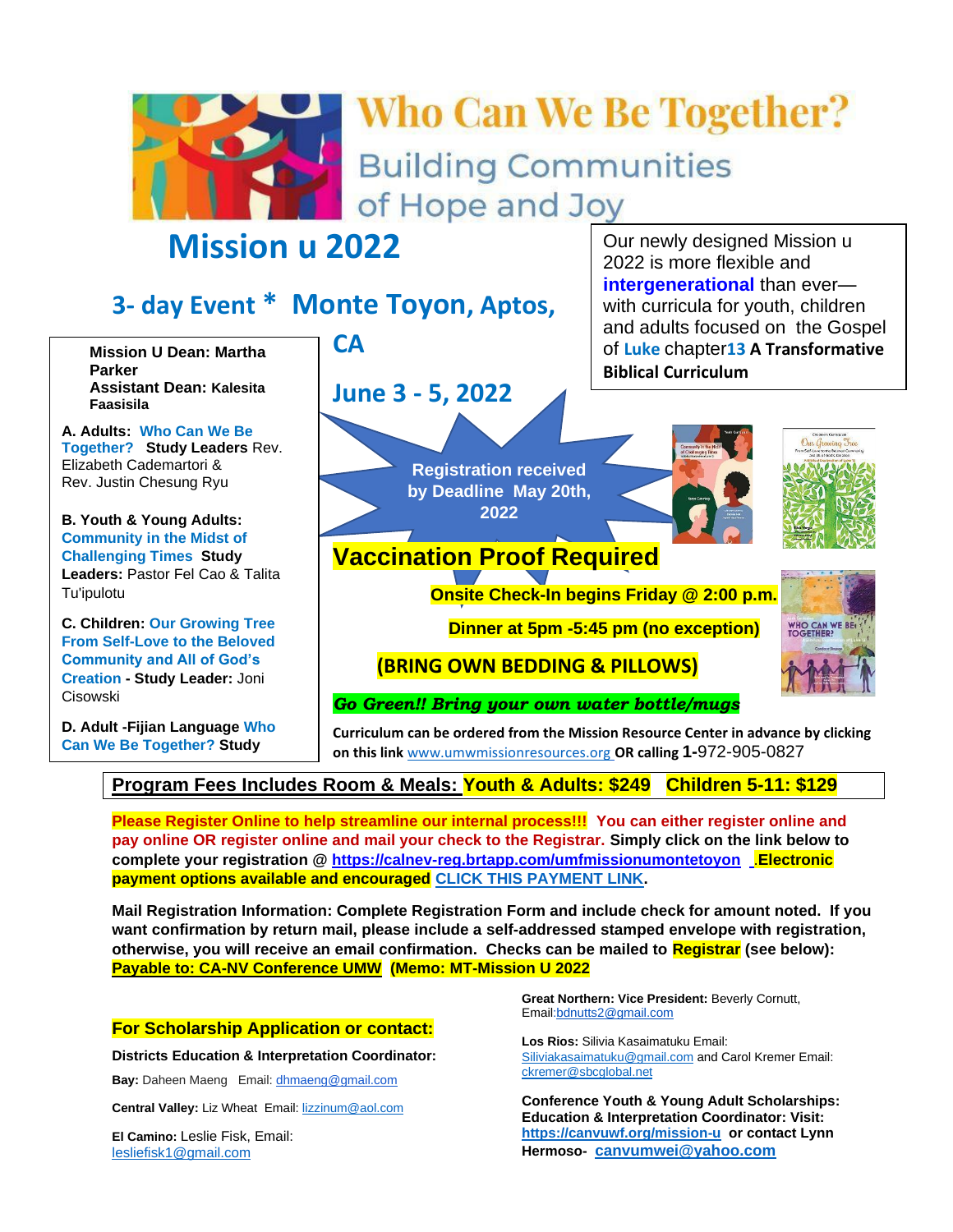

Rev 04/09/18